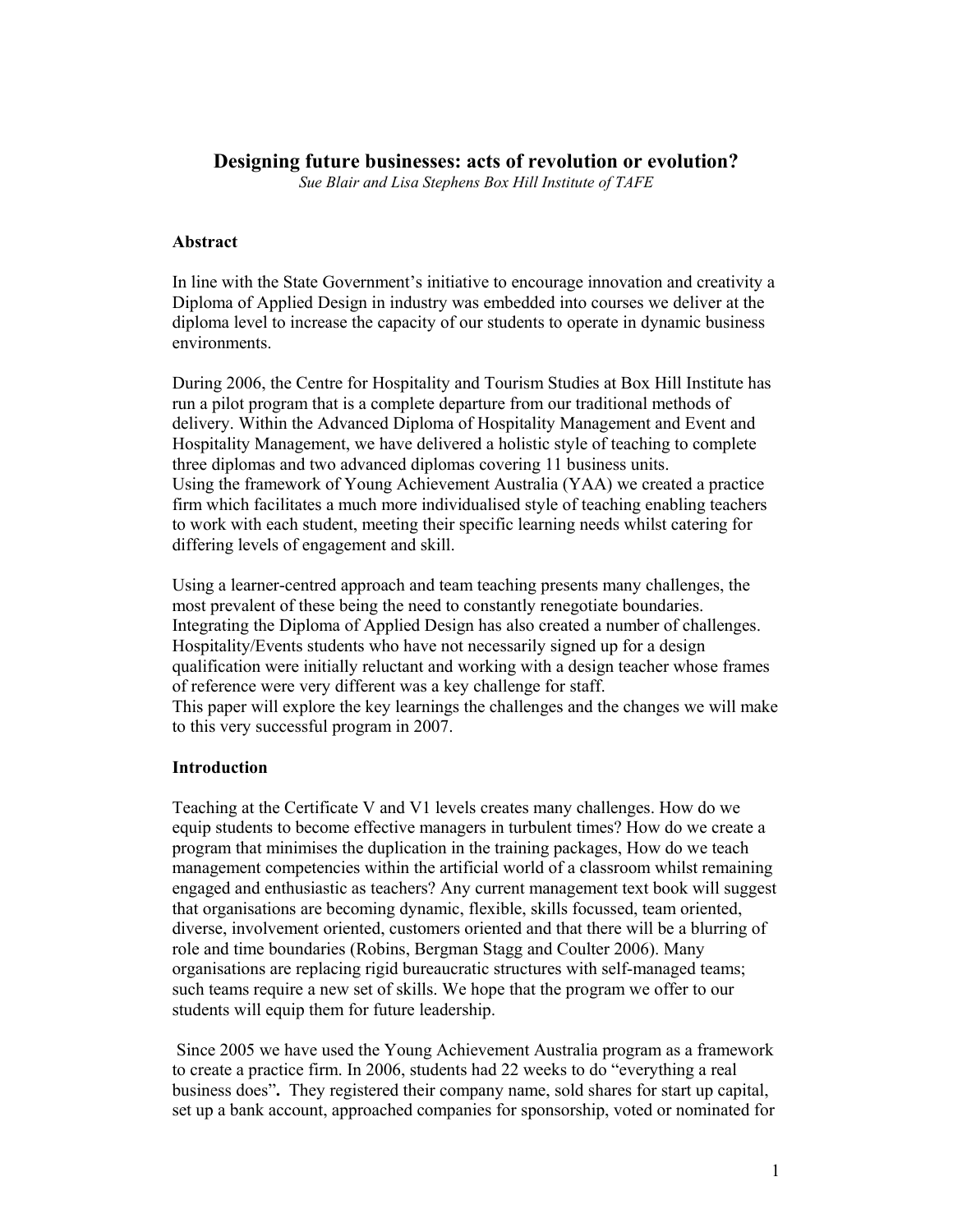leadership positions, designed a product, conducted market research into the product, manufactured the product, wrote a business plan, monitored cash flow, identified target markets, generated media releases, developed rosters, tracked sales forecasts, managed stock control, sold the product, reviewed marketing strategies, identified the break-even point, prepared profit and loss statements, wrote an annual report and distributed profits to shareholders. In line with the State Government's initiative to encourage innovation and creativity, a Diploma of Applied Design in Industry was embedded into the course to increase the capacity of our students to operate in dynamic business environments.

My conceptualisation of YAA is that we created a self-managed team, with the teaching staff operating on the boundary. By doing this, we reinforced and developed critical organisational survival skills.

The specific objectives of our program are:

- To help students make the transition to the complex and often irrational world of modern organisations, to do this we have tried to create a world as similar as possible to the real world, yet one that is shielded and safe.
- To increase students' capacity to negotiate, to find, make and take a role, to reflet on their experience of inter-group dynamics and use this as a basis for further learning. The capacity to manage anxiety is a skill that organisations do not select for in operational and managerial staff, yet it is essential in the modern service organisation where the immediacy of the feedback loop allows no room for error.
- To implement the training packages in the most effective way, given that they are essentially written for workplace delivery, yet we like most TAFE institutions train, and educate people who are just entering the workforce (Hawke 2002). To create a framework that presents the opportunity for practice before assessment in order to meet "*The standards* (as outlined in training packages, which) *are highly structured statements of performances expected of a competent worker in the workplace*… and *not descriptions of what a novice knows* (Hawke 2002 p11).
- To increase students capacity to create and problem solve in order to maintain relevance in an era of ongoing flux and change.

In describing our approach to delivering Diploma and Advanced Diploma units within the Hospitality Training package, I will use the framework of systems psychodynamics to explore the changes we have made to the way we deliver the program. A systems perspective asks us to explore how we impact on others and how others impact on us. It asks us to reflect on our experiences and use them as a basis for learning. It argues that all behaviour, even apparently irrational behaviour, has a rational foundation; consider an organisation as an iceberg, we can only see the tip, but there is plenty happening beneath the surface.

Psychodynamics suggests that we learn our organisational behaviour in infancy and that early learning and primitive drives (defence systems) continue to influence behaviour in adulthood. It suggests that we seek a context in which we can contain our behaviour; that where there is no mechanism for containment primitive behaviours of splitting, projection and idealisation occurs.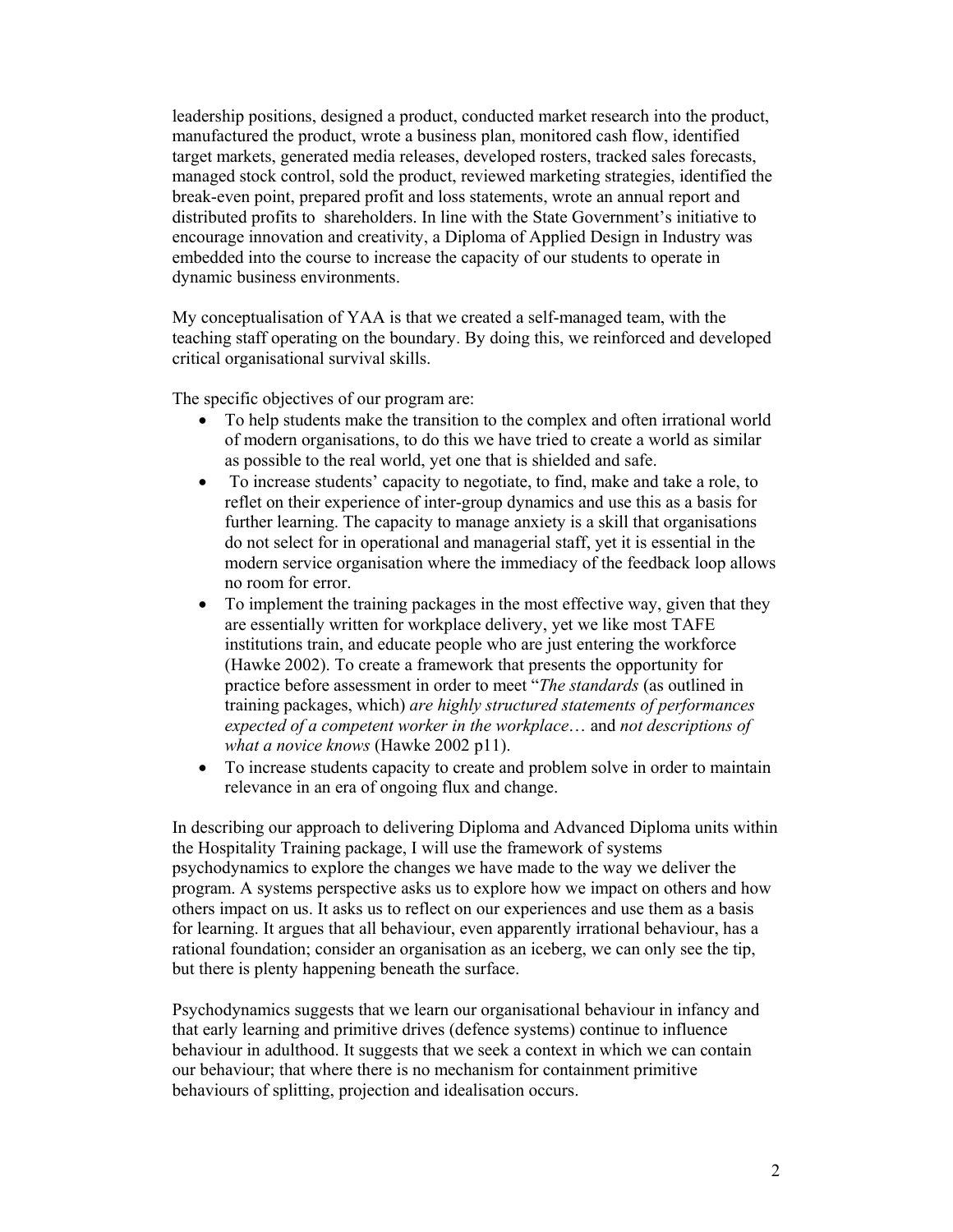Krantz (1998) argues that traditional bureaucratic structures offered secure authority relationships and the capacity for containment; that as bureaucratic structures are dismantled, alternative structures need to replace them to allow for mature functioning. One suggestion is that teams can create a safe space that enables staff to work effectively. Effective teams must be carefully constructed and those working within the teams need to be appropriately skilled in a new range of behaviours to function in a modern and much more complex world.

As a teacher it would be easier (if boring) to stay within the safe space of MY classroom, limiting my interaction with peers and teaching the theory of effective people management in isolation, but will this really help my students become effective managers?

### **Literature review**

Self managed teams are perceived as the panacea for many organisational ills and a mechanism for structuring modern organisations, yet few of us know and understand the complex psychological processes that make teams work. The idea that teams can improve organisation function first arose from the work of Emery and Trist who identified that organisations are Soci-technical systems; Bion's work with patient groups' capacity to self heal, further reinforced that organisation around groups can be an effective way of progressing thinking (Hirschhorn and Barnett Eds 1993).

We learn our organisational behaviour in infancy; Klein (1959) argues that infants experience persecutory anxiety in that they perceive all discomforts to be imposed on them by "*hostile forces*". Because infants can see no boundary between self and mother (introjection), they cannot see themselves in isolation from their mother: all feelings are attributed to the mother and they (the infant) experience everything as part of their inner life. Because the infant psyche is not well developed, the infant needs to separate good and bad objects by a process of splitting and projection. Projection is the process of attributing to others aspects of our inner theatre; these can be friendly or hostile.

Klein (1956) labels the first 3 months of a baby's life as the schizoid position this is characterised by "omnipotent destructive impulses, persecutory anxiety and splitting and projection (p.9). As infants grow they should develop the capacity to function in isolation from the mother and to integrate good and bad objects, (ego development). Klein ladled this position the "depressive position". In the depressive position the nature of anxiety changes as infants experience feelings of guilt for attributing negatives to loved objects, and seek reparation. They develop the capacity to integrate objects, to perceive themselves in relation to others. With normal development comes the capacity to integrate objects from the external world, to acknowledge that someone has a fault but to still love them This is the foundation of the capacity to build collaborative relationships. The depressive position based on the infants' capacity to work through, equates to the Freudian construct of the superego; the force that controls damaging impulses. Where a child experiences the mother largely as a good and dependable object a strong ego will be formed and the capacity for positive relations. Klein (1959) argues that our first authority relationship with our mother forms the framework for how we relate to all objects in our adult world. These early behaviours can come to the fore in any group situation.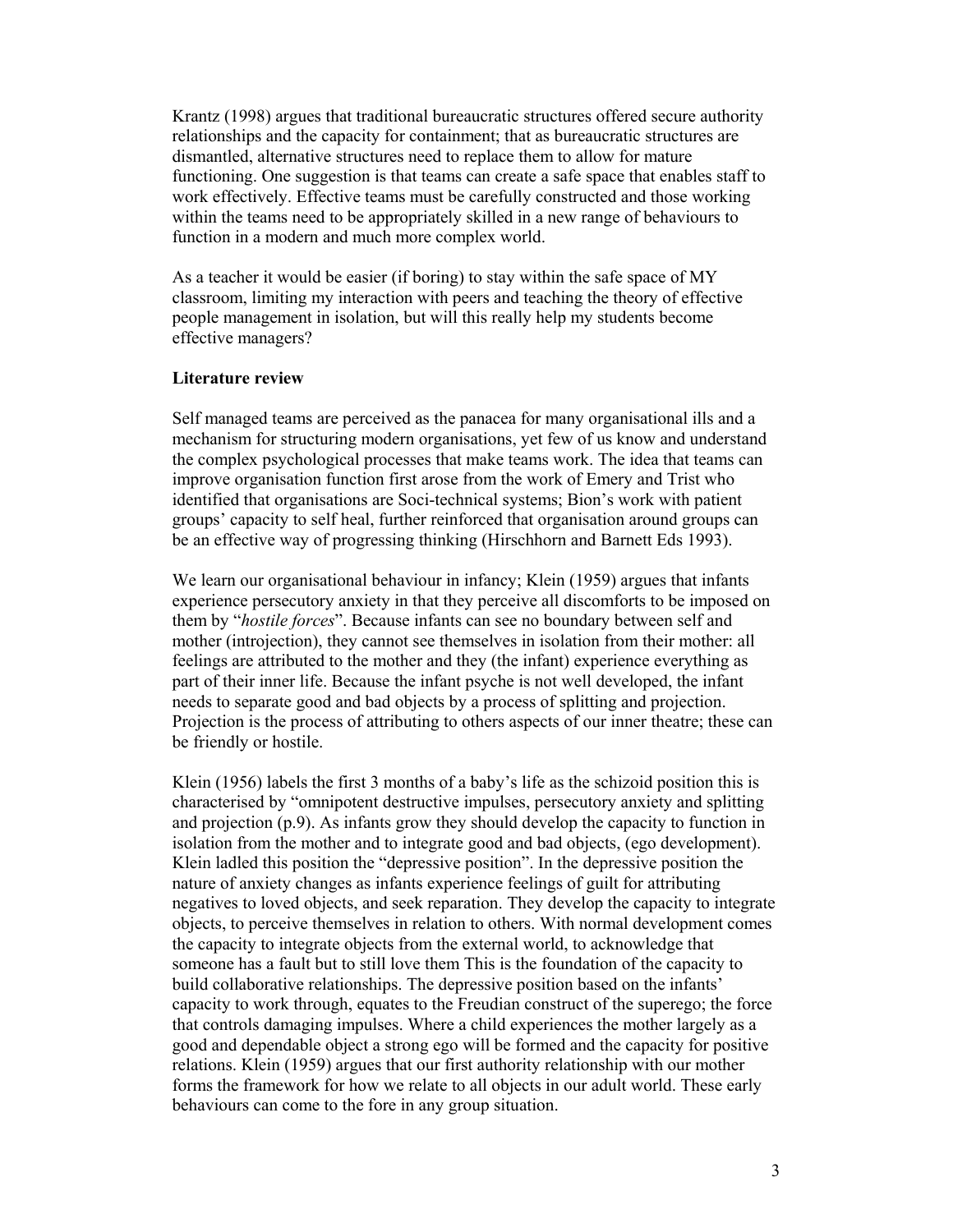Only in depressive position can we acknowledge contributions of others, especially those who we recognise as having the capacity to contribute more than we can. This is an essential skill for effective teamwork. In groups primitive emotions are evident as issues of dependence, interdependence and authorisation can bring to the fore early paranoid schizoid experiences. Klein labels this the manic defence system, a "*psychological system for avoiding dependence on others* (Klein in Hirschhorn 1985 p.43). If adults operate from the paranoid schizoid position projecting negative elements and perceiving the self as good and others as bad they cannot work with others in collaborative relationship; hostile projections reduce the adults' capacity to operate as individuals, they cannot make objective judgement and have little capacity to build empathy.

Projection, when not of a hostile nature, is the foundation for empathy and the capacity to relate to and understand others. *If the interplay between introjection and projection is not dominated by over-dependence, and is well balanced, the inner world is enriched and the relations with the external world are improved* (Klein 1959 p.10).

Lapierre (1989) has studied the link between effective management and the two positions and identified that when leaders operate from the paranoid schizoid position their "*exercise of power tends to be shaped by grandiose, unrealistic ideas that culminate in ineffective efforts (*in Krantz 1998 p 3).

However as noted by Krantz, "*When people are functioning from a depressive position they are able to mobilise their resources to confront the reality of complex tasks and challenges….. are able to tolerate complexity, assess reality from multiple perspectives and understand realistic opportunities. It also allows us to take responsibilities for our actions, rather than to externalise our unwanted parts and create persecutors in our environment"* (1998 p. 3).

Given the need that when managing people in groups it is important to create a framework to help people operate from the depressive position, we need to know what tools managers and teachers can use to maximise the probability of this occurring. Winnicott (1960) suggests the role of the mother in creating a safe holding environment in which the infant can develop into a separate being: a holding or containing space.

In an organisation, it is the role of the leader to create a containing space. Effective leaders manage a group's external boundary to create some certainty for those they lead. "*By 'standing at the boundary' senior managers create a more controllable world in which the activities within the boundary are relatively predictable and organised and can therefore be coordinated to respond to an uncertain outer world"*  (Hirschhorn 1990 p.32).

In the absence of strong leadership, role can create a containing framework. By developing a clear role boundary, that identifies the work I am responsible for and what I am not responsible for, I am able to perform to the organisational and team expectations. Hircshhorn (1990) notes that when we take a role, we work within the psychological boundaries and can appreciate our co-workers as collaborators, but that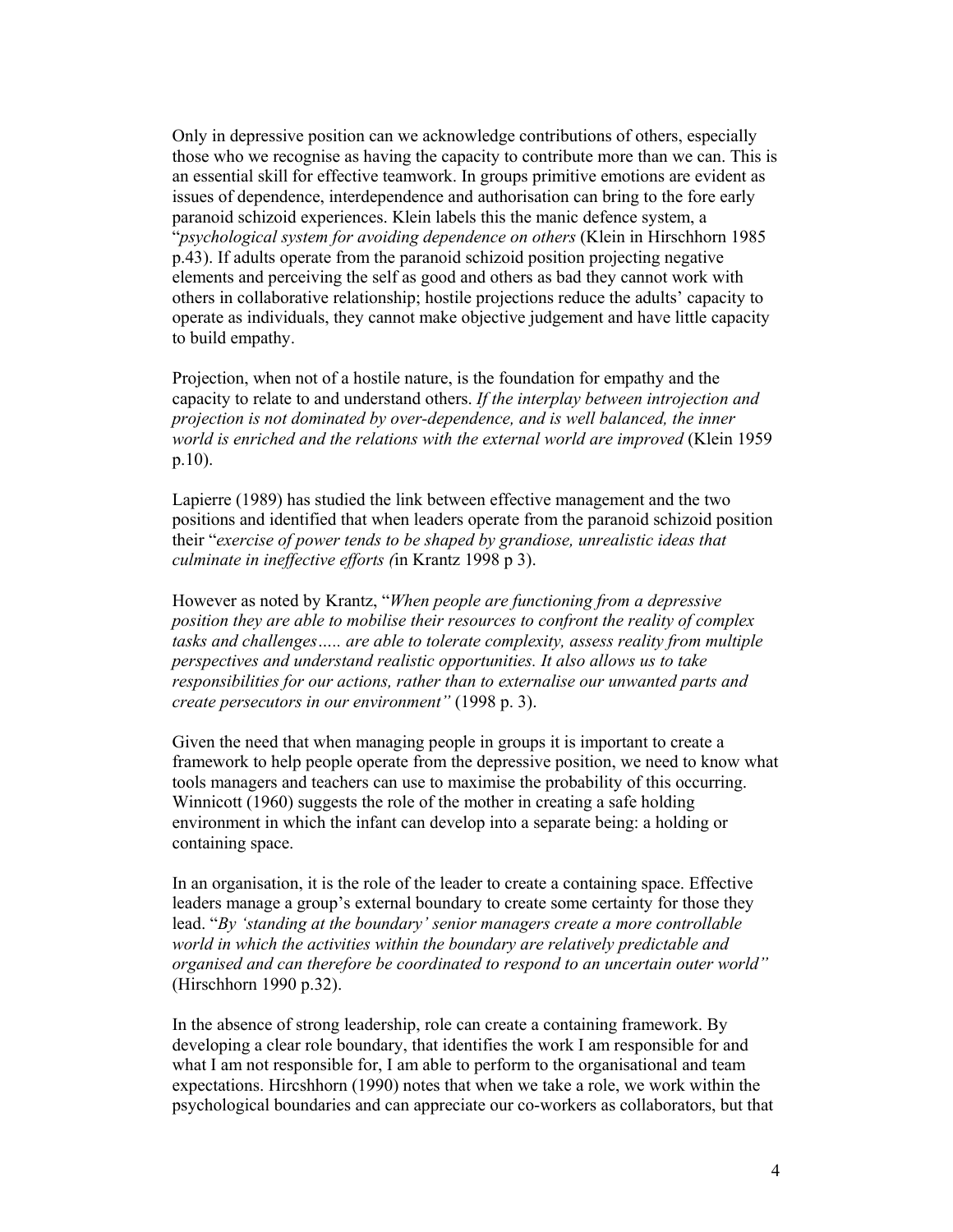people will move out of role if anxiety is too great and we will see in others the projected elements that we find too difficult to hold, *we experience others, not as they are but as we see need to see them, so that they can play roles in our internal drama (p.49).* 

Tavistock theorists argue that in the face of uncertainty, task boundaries may be replaced; that primitive thinking, splitting and projection come to the fore. Hirschhorn (1990 p.33) contends "*that in retreating from the task boundary and creating an imaginary world, people are frequently retreating from the imagined consequences of either injuring another or being injured in turn"* For example, as a new teacher I am anxious about making judgements about students, so I retreat from this key requirement of my role and idealise all students, giving them all high marks. Bureaucratic organisational structures were effective in creating safe containing spaces in which people could enact roles, however they also limited the capacity for individuals to contribute much and are too inflexible for our competitive world. As bureaucracies are dismantled, alternate mechanisms are necessary to contain primitive anxieties. Many organisations structure work around small teams that have the capacity to act as a container. When employees feel secure in their role they can be more creative contributors to organisational life.

We must prepare our students for the increased psychological challenges of working both in teams and in service roles where feedback is immediate and therefore more anxiety provoking, giving rise to the potential for defensive responses, that have the potential to damage peoples capacity to work with others. Krantz (1998) suggests that a customer focus means people in organisations must work collaboratively to maximise customer experiences, that traditional rivalries must be put aside.

#### **Research method**

Psychoanalysis assumes that there is no quick fix for organisational problems, but that people must work through the myriad of problems, anxieties and doubts that are inherent in organisational life. (Hirschhorn, Barnett Eds 1993). It assumes that people learn from one another and from reflection on experience. Hence this paper is a reflection on our experience. In order to prepare this paper, I found an article by an author I was familiar with via the Masters Program I completed 3 years ago, despite not having previously read the article I was constantly surprised by how much what he said reinforced my unconscious rationale for participating in our YAA program, how much I unconsciously integrate psychodynamic theory into what I teach.

This paper reflects on our experience of moving beyond the whiteboard, to develop a program that asks staff and our students to fully engage in a learning journey, a journey that will hopefully equip them for life in complex modern organisations. It w identifies challenges experienced and makes recommendations for strategies we will need to implement if the program is to continue.

## **Discussion**

The Hospitality Training Package was one of the first training packages to be implemented, we were confronted with a whole new way of teaching and given little time to think about how to construct our teaching within the new framework. Staff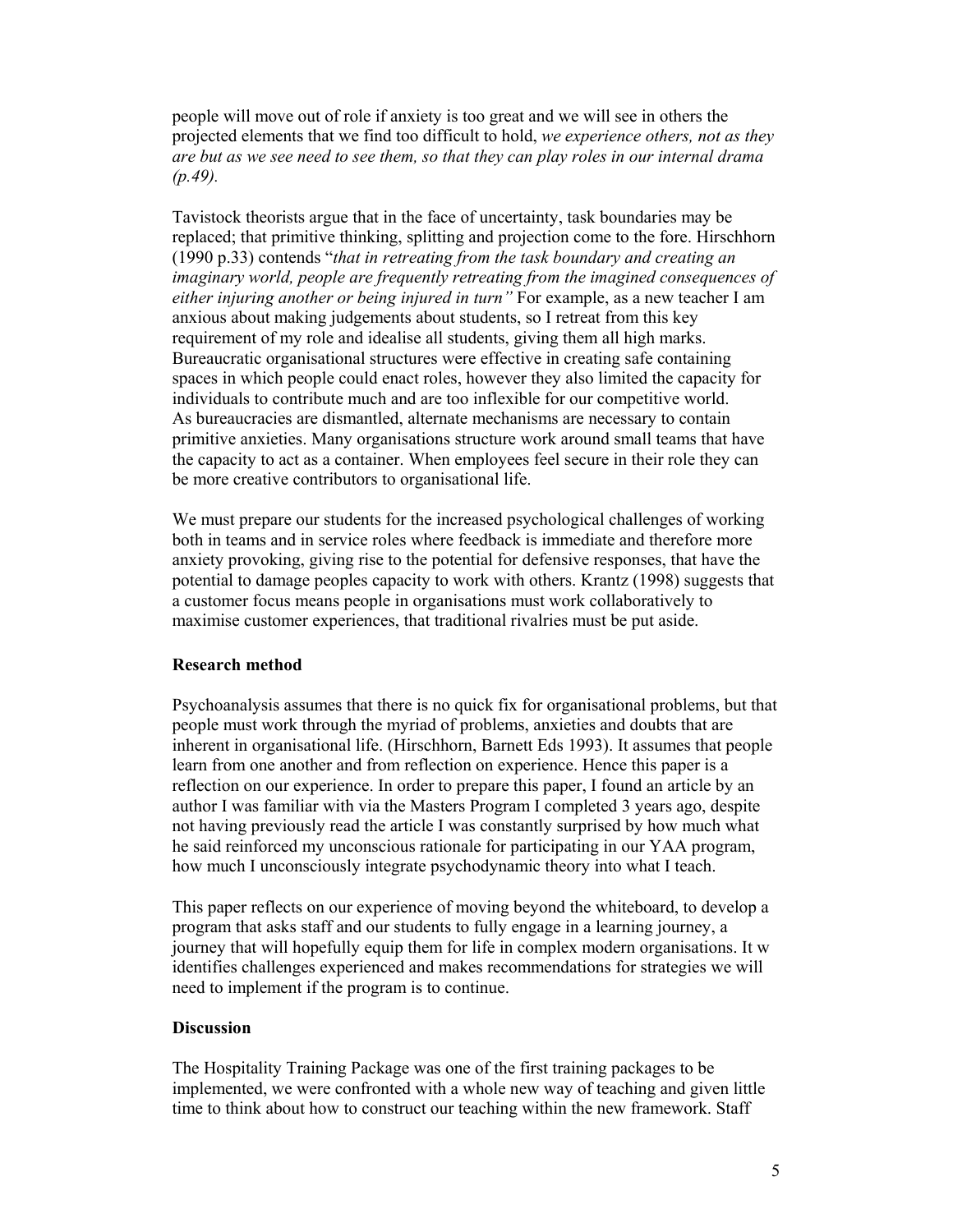were anxious about the change in what they would teach in the new framework. Anxiety about change was evident, but not discussed. As in all situations where anxiety permeates behaviour, the capacity to think creatively and negotiate across boundaries was minimised. Staff grabbed the most similar package to what they had previously taught and held on to it, developing the curriculum in isolation, totally at odds with what the training packages should be about. This meant that what we delivered was fragmented and there was much overlap. Training packages are written from a holistic perspective. There was no time and probably no inclination to establish the dialogue and develop the shared meaning necessary for holistic delivery. Psychodynamics argues that where effective leadership exists it is possible to work through anxieties associated with change. Ineffectual leadership meant there were no structures to plan and develop for the change.

I taught the unit Monitor Staff Performance and felt I could not deliver this unit in isolation, if I was to conform to the package requirements. Susie had previously taken responsibility for some finance competencies and negotiated to continue to do this when David arrived. There was a natural synergy between the Advanced Diploma Finance and Business planning units. I worked with them in a semi satisfactory cluster of units. For Susie and David, the students developed and costed a business plan, covering the units, Develop and Implement a Business Plan, Develop and Manage Marketing Strategies and Manage Finances in a Budget and Manage Physical Assets. Students worked in teams to do the work, thus enabling them to monitor the performance of team members. This brought to the fore all the traditional challenges associated with having students work in teams, some worked effectively whilst others were exceedingly dysfunctional. My perception of the need to cover a vast array of theory delivered to the whole group meant there was little time to work with dysfunctional teams. This focus on theory can be seen as a defence against the anxiety of developing real relationships with students, whom I will need to make a judgement about.

Susie had used the YAA program when she first started teaching at BHI because she wanted students to gain real experience in running a business, in order to balance the very theoretical Diploma and Advanced Diploma program. But Susie found that it was unsustainable because it was extracurricular for her and the students. The available timeslot on a Thursday night precluded many keen and capable students. A co-mentor suggested that Susie should withdraw, as she was "too much of a teacher". He wanted to manage the process alone. Some subsequent inappropriate behaviour from this mentor encouraged Susie to explore a way of bringing the YAA program in house. To do this created a number of challenges, as staff at midlevel management were reluctant to try anything new. They were locked into a cycle of rigid and bureaucratic thinking. As Susie had become more confident and capable in managing the organisational politics she circumvented this block and was able to begin negotiating with YAA to use their program; fortunately there were sufficient preexisting sponsors to cover the program fee.

Because we must find our own sponsors this has forced us to manage on the external boundary of BHI, a role previously the sole domain of our overworked department head. Krantz (1990) argues that by putting decision-making at the boundary of the organisation, organisations can be much more responsive to environmental changes, keeping us more relevant. Because we have been responsible for finding and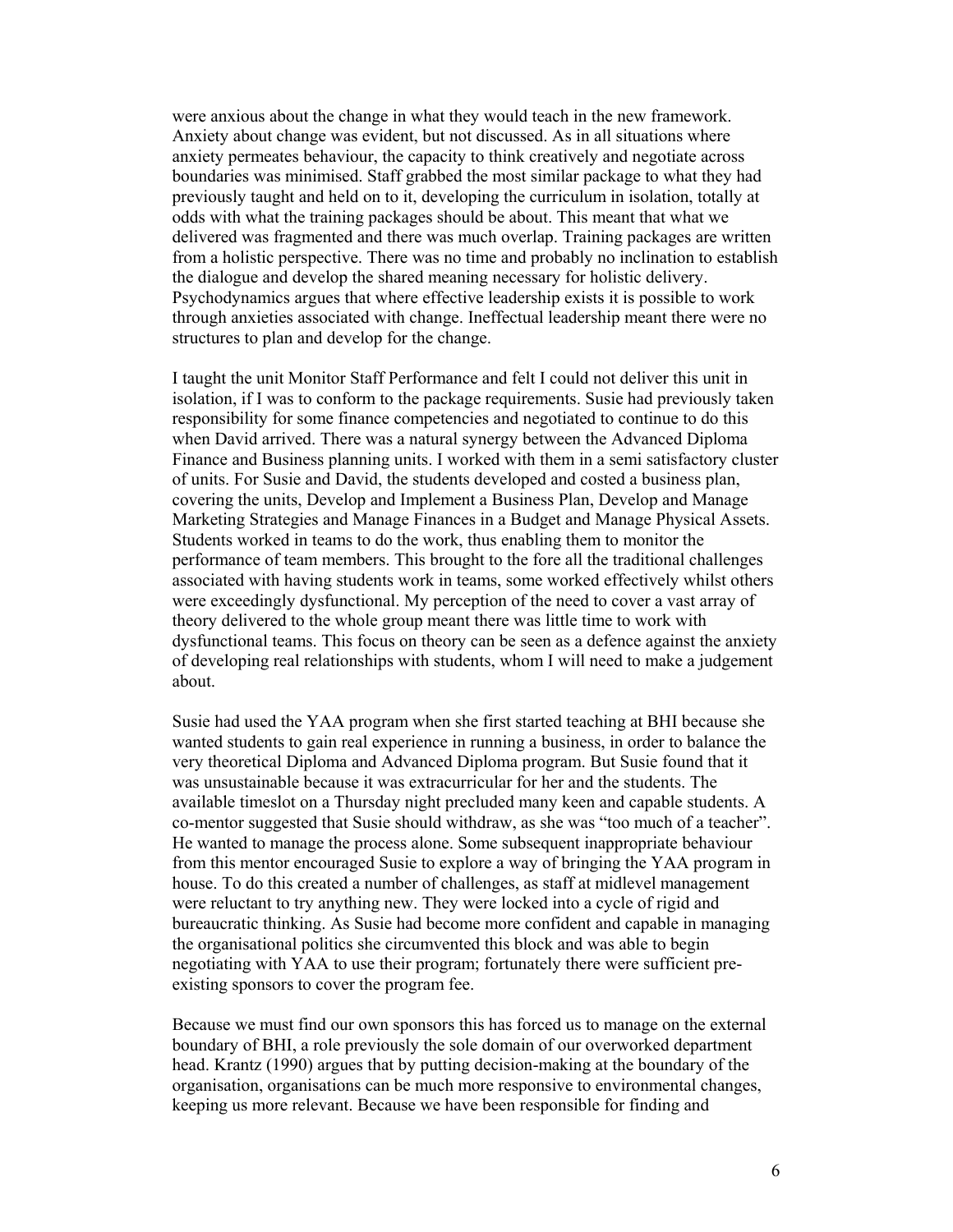managing sponsors we have developed some very beneficial relationships for our students. These relationships also keep us more relevant. We have also discovered that when you have to find your own sponsor you protect this relationship very carefully. This is consistent with Chappell (????) who suggests that the new VET professional will be able to "*work across organisational boundaries" (10).*  It was hard to align with YAA's requirements in just one semester, students could not participate in all tradeshows, the business skills program and the awards night. There was no sense of being in a competitive business world. We did not manufacture our own product and let the students on sell. We were unsure of when we should intervene, unsure of how to frame our roles of teacher/mentor. Because we did not produce any product just on sold, many students had no clear role in the team and this caused considerable disengagement and issues relating to assessment. We were also unclear of what we expected of students and so we could not help them in finding an appropriate role.

We had shared class time when we all could work with students, but still delivered much theory in isolation. This was relatively successful, for some students, but not all students were engaged. Some did little work and probably learnt little in the 6 months. We had a schism in the team (allowing for projective behaviours and perceptions of good and bad groups) between those who worked hard and those who did little. Some students had no real role in the company so cannot be blamed for their limited participation and I am not sure that our leaders wanted others to fully participate, as they desired to control all outcomes.

This raised for me the need to consider a focus on the dynamic of leadership and followership. Our society's focus on leadership and the heroic idealisation of those in leader positions, does not acknowledge that effective leaders require good followers. This was something I have tried to convey in my classroom with little success. Yet all effective organisations need more good followers than leaders. Concepts such as this and others like the need for leaders to authorise subordinates to be responsible for key tasks within their capacity, I taught in my classroom, but at purely a theoretical level. I had no capacity to observe students actually developing their delegation skills, or to help students reflect on how their behaviour might lead to another becoming engaged or disengaged.

YAA requires that we mentor students, rather than teach in the traditional way of a subject expert. This required a new way of thinking about teaching and relating to students. It also requires a much more personal approach that can be more threatening to both parties. Unconsciously, the next year we framed the structure in such a way to try and overcome this issue.

In 2006 the monolithic beast that is our timetable was challenged and staff were permitted to work together, to share a classroom. This was a radical change, as we are often described as an organisation of silos. Working together required that staff also reconceptualise role boundaries, something we recognised as important as initially we all did everything, which was exhausting and unsustainable.

 This time we ensured that all students had a clear role within the company, but made the error of allocating students into roles before the group had a clear understanding of what each person had to offer.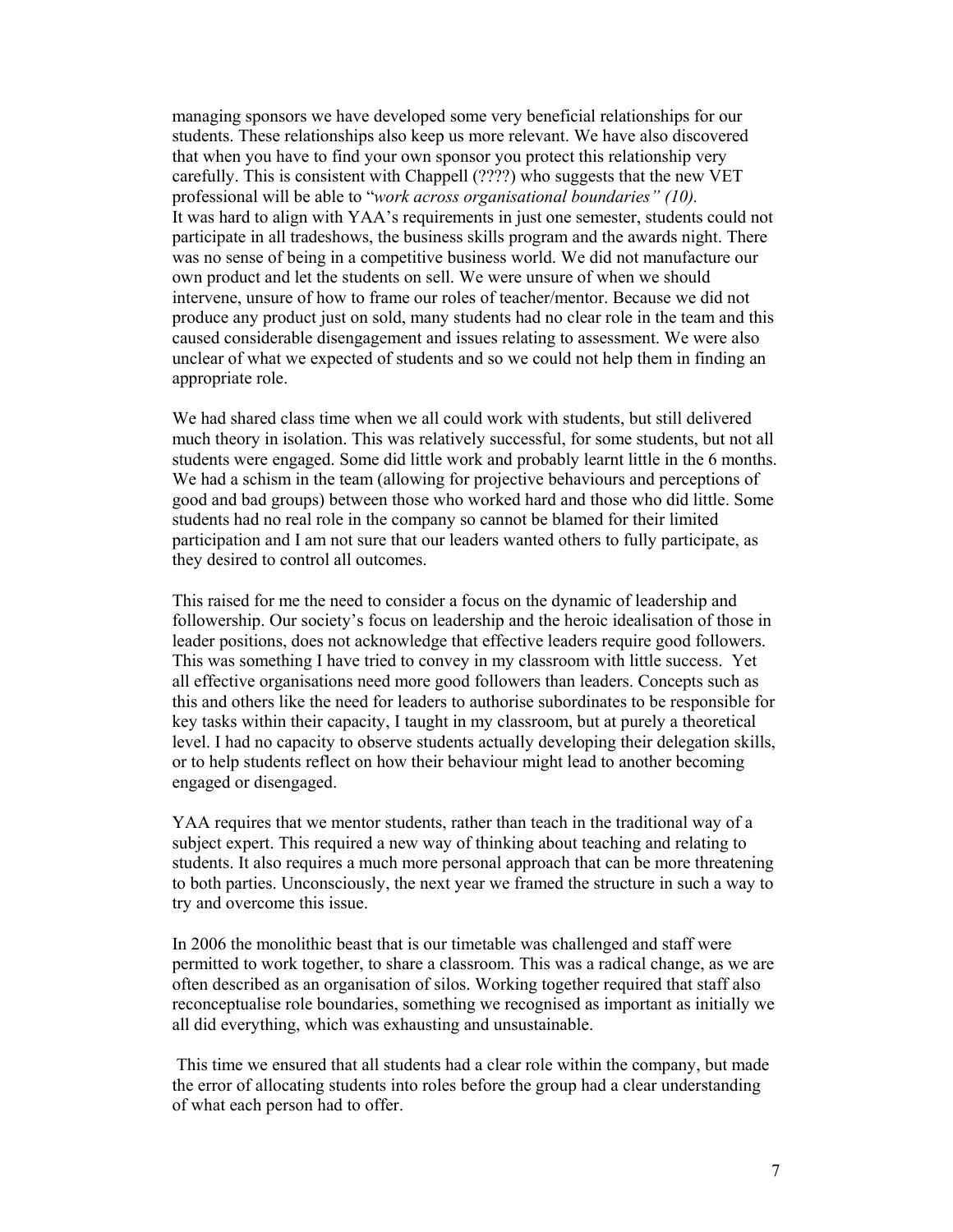Because two groups had been joined there was a split between hospitality and events students, which saw the group elect a leader based on popularity rather than capacity to lead. This was disappointing as a hospitality student (in the minority group) was clearly the most capable student. Forming the group was a challenging process as we were all unsure of what our roles were and where we were going, we took too long to spill the leadership and didn't reinforce behavioural boundaries sufficiently such as punctuality, attendance and task completion. As effective leaders should we have intervened earlier? We are continuing to learn how to be a mentor/teacher, how to manage a group for the boundary. How also do we continue in our role as teachers with the requirement that we make judgements about students?

Throughout the program students were able to find, make and take a role that fitted their skill set and enabled them to contribute much more than a traditional approach to teaching allows. For example one student produced a video, that we now use in all promotional activities.

We added an additional qualification, the Diploma in Applied Design (in Industry) for two reasons. Firstly to improve the quality of the product the students sold for their YAA firm, secondly, to improve their capacity to function in a world of flux and change. Applied Design skills are about problem solving. Hawke (2002) hypothesises that future jobs will fall into two categories, high skill, high value and low skill, low value, that the high skill jobs will require skills in knowledge creation as opposed to application. Creating safe and contained spaces develops a framework in which creative thinking becomes possible, linking applied design appears a natural synergy. In 2007 we have identified a number of further challenges that we must address if our program is to survive.

Issues of assessment have been figural. In a traditional classroom we have used graded assessment, but this is just not possible when students are doing different things.

We need to authorise Susie as our leader. My experience of teachers is that we are reluctant to authorise others to have authority over us, yet a leader is essential to any team; all the more so, as we are now a team of five with two new members. We need to continue to learn when intervention is appropriate and when to let students learn from mistakes. Given the success of our program in netting a number of State and National awards we may be subject to organisation pressure to manage the students' performance, yet this is not what YAA is about.

We all need to continue to negotiate our role in relation to the other staff and the overall project. Student feedback suggests that students wanted more structure. Our challenge is to balance this with a desire to increase students' tolerance for ambiguity.

We need to manage time boundaries more appropriately to prevent staff and student burnout.

Further we need to have management acknowledge that it takes time to work collaboratively and to make an allocation for this.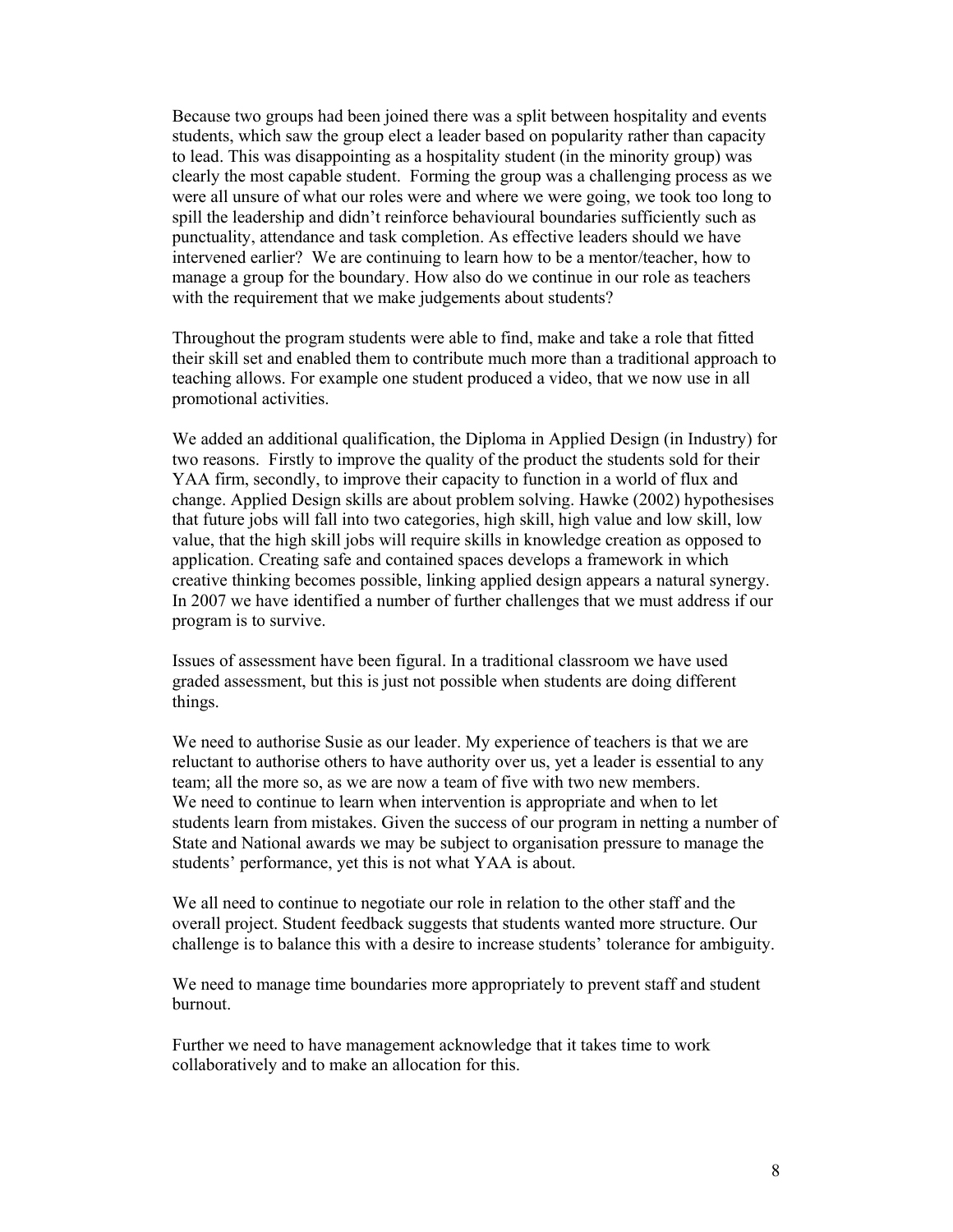We need to work on our capacity to create a containing framework in which the students can begin to work together; in 2007 we are delivering a lot of theory initially. This use of a traditional structure may help the team bond more effectively. Given the loss of our key advocate will we survive without her, to manage at our boundary? Particularly given the potential for projective envy from other staff members who may feel threatened by the success of our program.

We need to learn to manage our own projections and the much more intense relationships that a more personalised approach to teaching brings.

We need to get the balance right between our role as mentor and our role as teacher.

## **Conclusions**

I believe that by using the YAA program we have been able to use it as a container that has enabled us to build close relationships between staff and deliver much more integrated training and education to our students. This has meant that we are more effectively equipping our students to be effective players in modern organisations. We are giving them skills Krantz identifies as critical to the  $21<sup>st</sup>$  century such as the capacity to "*tolerate the shame and frustration of not knowing* live *with the vulnerability required to learn from other, and cope with the public experience of being wrong* (Krantz 1998). He further argues that new order organisations require skills in negotiation and the capacity to learn in public, and to learn form others. How we conceptualise education is changing, Hawke (2002) suggests that until recently "*leaning was seen as primarily a consequence of education…however we now see learning as the primary focus, this acknowledges that learning can occur anywhere*.

Further there are opportunities for us to be creative and reconstruct how we conceptualise teaching, enabling us to individualise our programs to meet the specific needs of our industry and the students we teach. This I believe is what we are doing. Is it evolution or revolution? Given that you are mature self directed learners I leave that for you to decide.